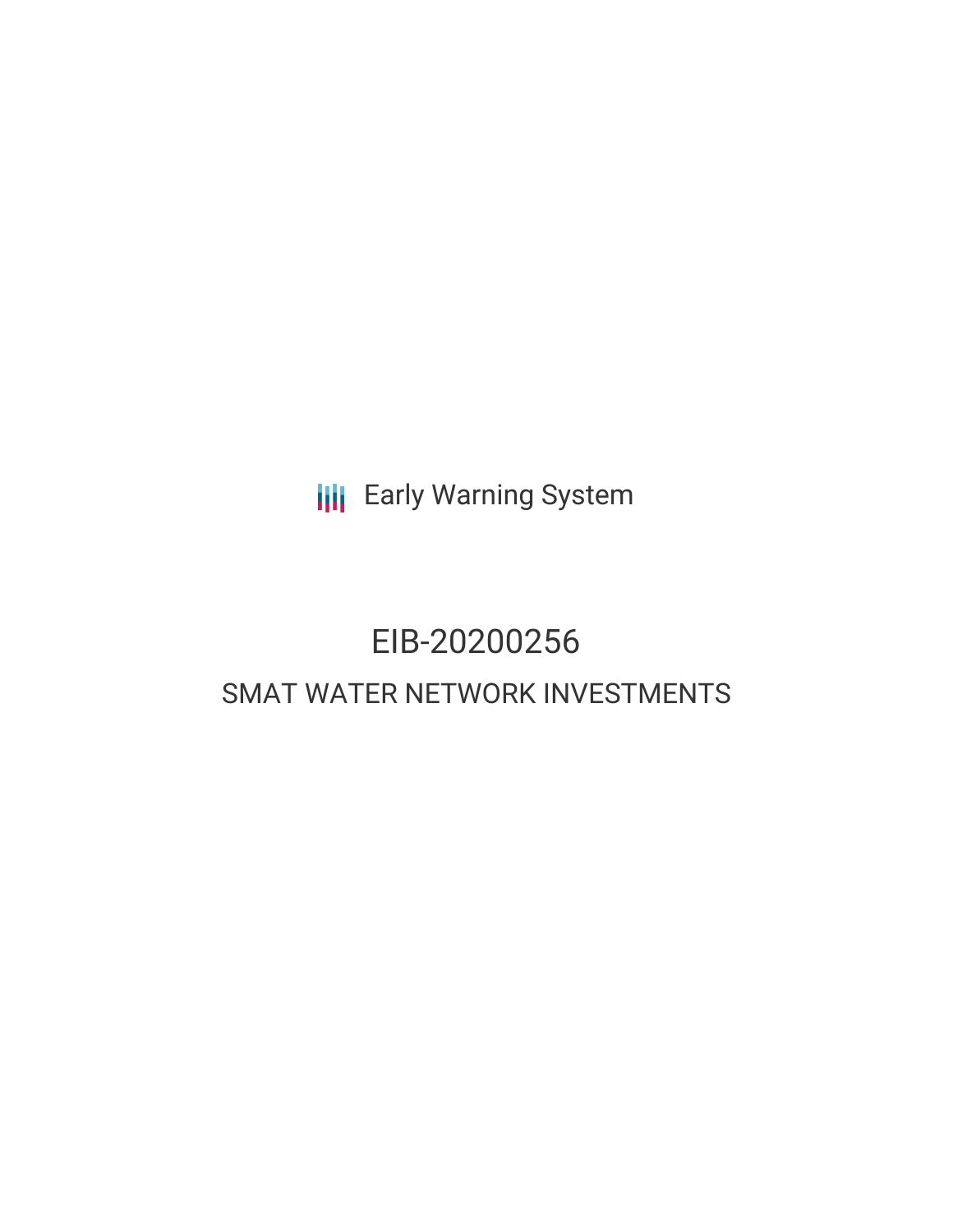

### **Quick Facts**

| <b>Countries</b>               | Italy                                  |
|--------------------------------|----------------------------------------|
| <b>Financial Institutions</b>  | European Investment Bank (EIB)         |
| <b>Status</b>                  | Approved                               |
| <b>Bank Risk Rating</b>        | U                                      |
| <b>Voting Date</b>             | 2020-12-03                             |
| <b>Borrower</b>                | SOCIETA METROPOLITANA ACQUE TORINO SPA |
| <b>Sectors</b>                 | <b>Water and Sanitation</b>            |
| <b>Investment Type(s)</b>      | Loan                                   |
| <b>Investment Amount (USD)</b> | \$121.45 million                       |
| <b>Loan Amount (USD)</b>       | \$121.45 million                       |
| <b>Project Cost (USD)</b>      | \$242.90 million                       |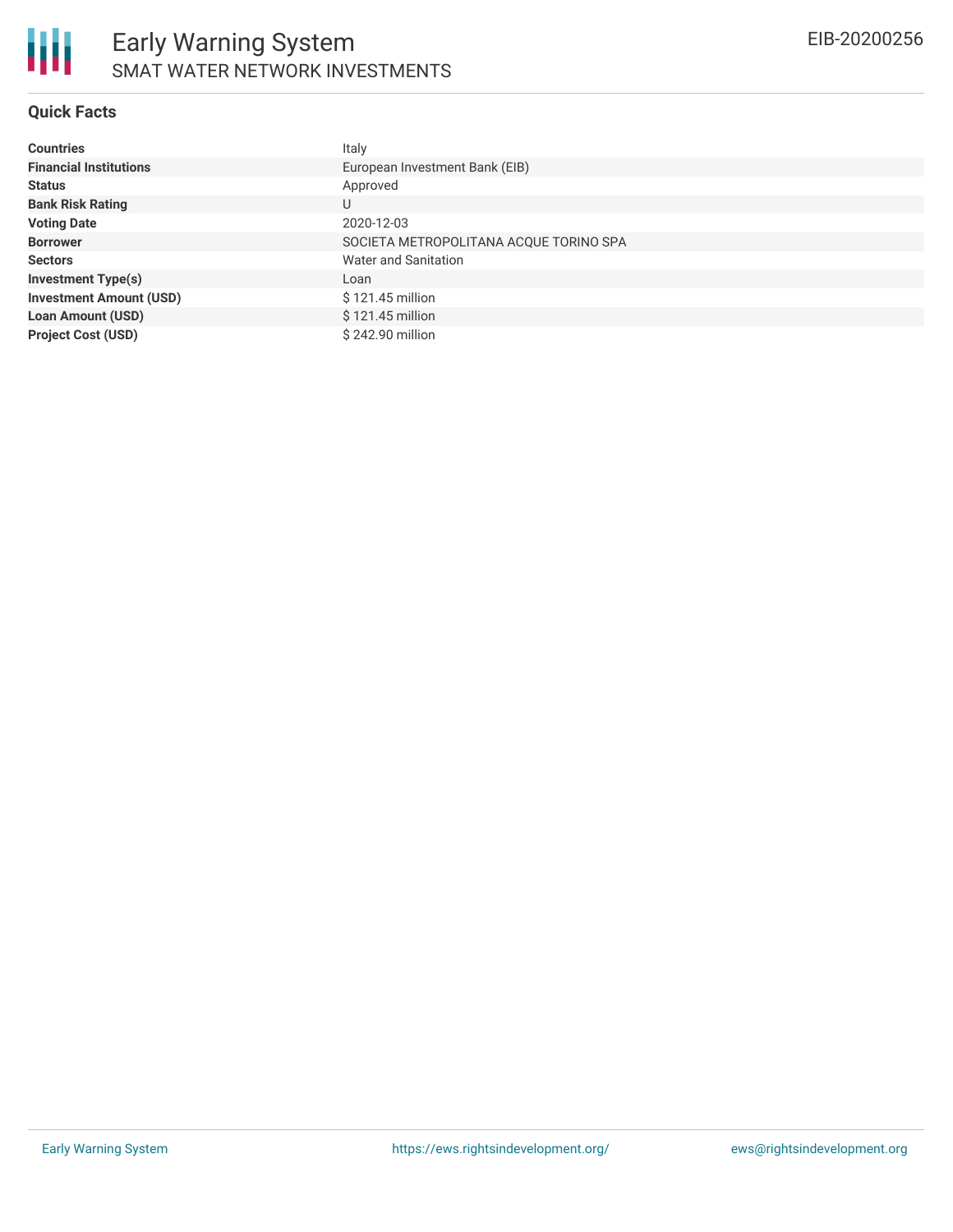

## **Project Description**

According to EIB website, the project will improve the quality of life of the inhabitants in the city of Torino and surrounding municipalities by allowing the Promoter to upgrade and extend the water and wastewater infrastructure. Furthermore, by increasing the resilience of the water system to climate impacts, the project will contribute to supporting EU climate action.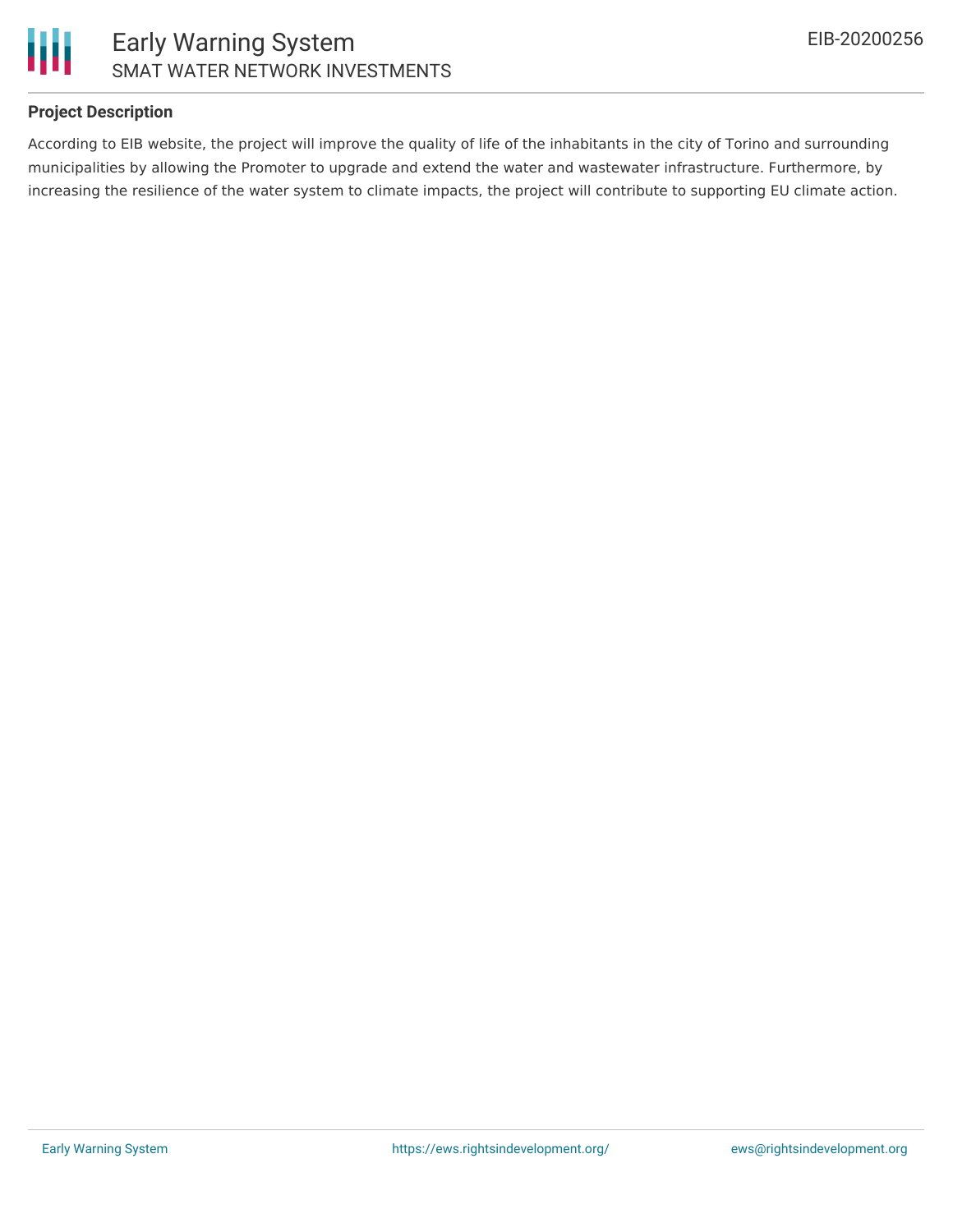

## **Investment Description**

European Investment Bank (EIB)